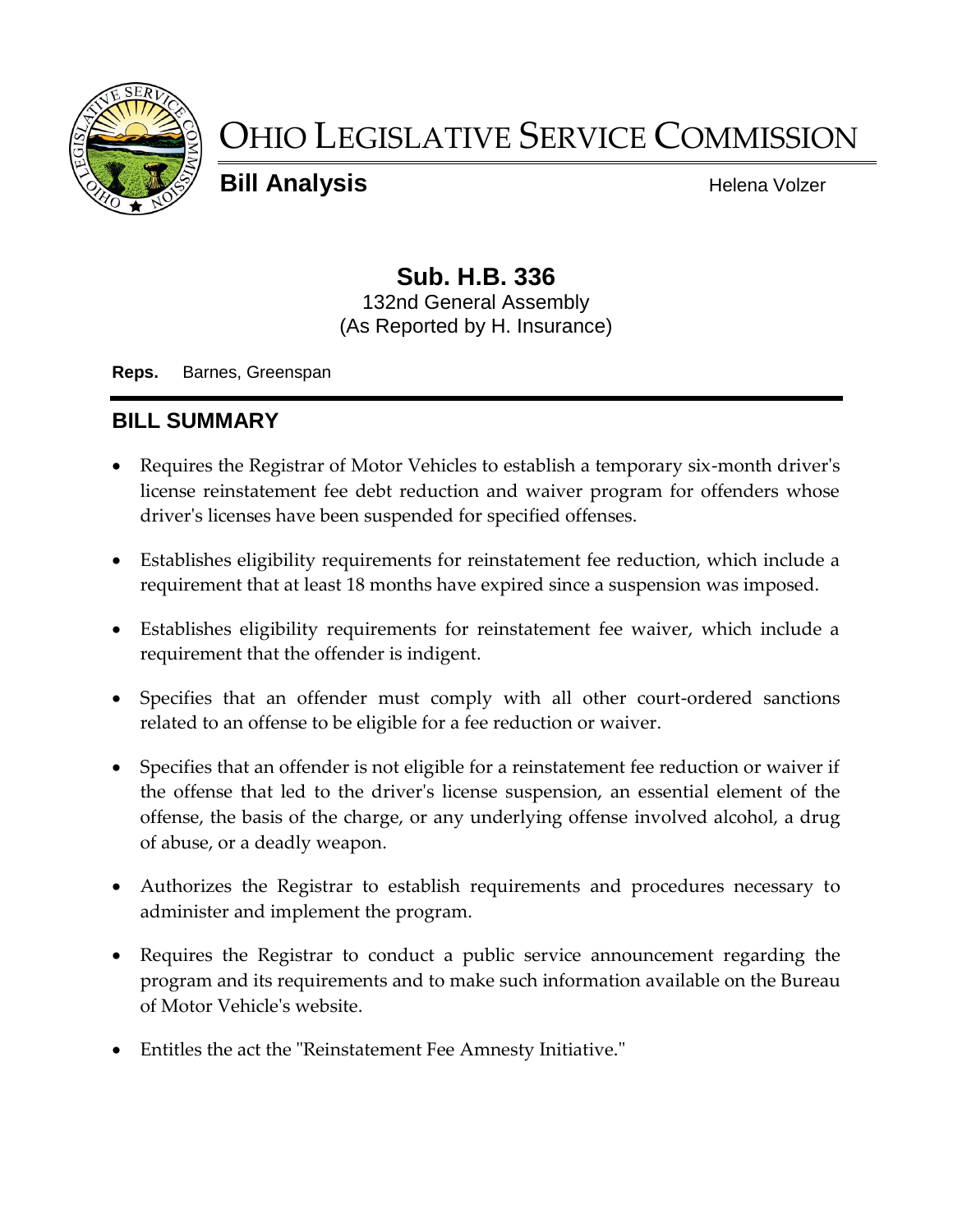# **CONTENT AND OPERATION**

### **Background**

Under current law, the Registrar of Motor Vehicles may not reinstate the driver's license of a person whose license has been suspended until the person does both of the following:

(1) Pays all reinstatement fees that apply; and

(2) Complies with all other conditions for license reinstatement, which vary depending on the offense and the court's discretion.

When a municipal or county court determines that a person cannot reasonably pay reinstatement fees, the court may establish an installment payment plan or a payment extension plan for the person.<sup>1</sup>

#### **Reinstatement fee debt reduction and waiver program**

The bill requires the Registrar to establish a temporary six-month driver's license reinstatement fee debt reduction and waiver program within 90 days of the bill's effective date. The program applies to reinstatement fees incurred as a result of the suspension of a driver's license or permit, but does not apply to commercial driver's licenses and permits.<sup>2</sup>

#### **Eligibility for reinstatement fee reduction**

An offender whose driver's license or permit has been suspended as a result of an eligible offense (see, "**Eligible offenses**," below) may apply to the Registrar for driver's license reinstatement fee debt reduction if all of the following apply:

(1) The offender has completed all court-ordered sanctions related to the eligible offense other than the payment of reinstatement fees;

(2) The offense that led to the suspension, an essential element of the offense, the basis of the charge, or any underlying offense did not involve alcohol, a drug of abuse, or a deadly weapon; and

(3) At least 18 months have expired since the court imposed the suspension.

<sup>&</sup>lt;sup>2</sup> Section 1(B) and  $(A)(5)$ .



 $\overline{a}$ 

 $1 R.C. 4510.10(A)$  and (B).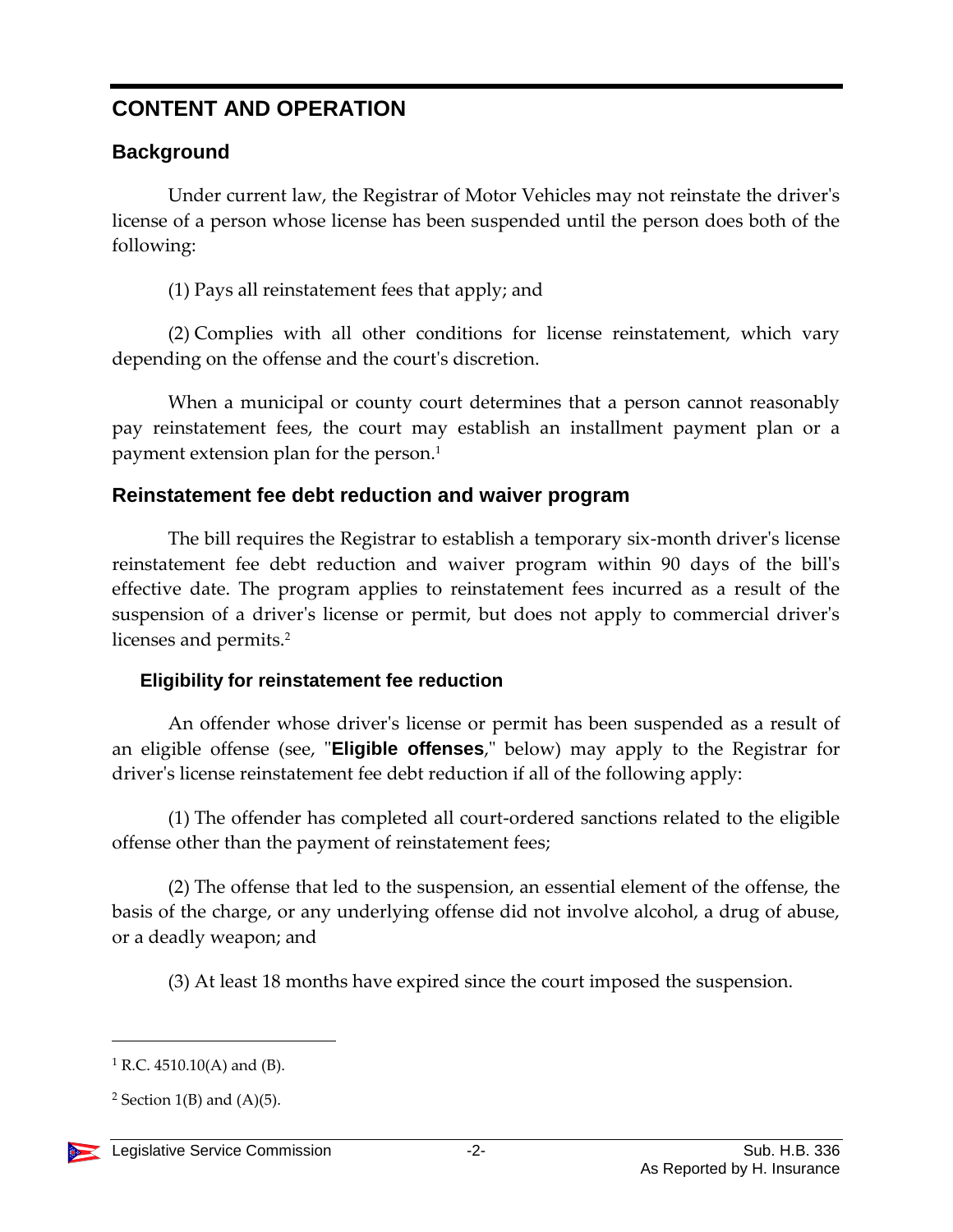The Registrar must grant the reinstatement fee debt reduction to an offender who is eligible for it as follows:

(1) If the offender owes reinstatement fees for multiple eligible offenses, the offender is required to pay only the lowest reinstatement fee owed for those offenses; or

(2) If the offender owes reinstatement fees for one eligible offense, the offender must pay one-half of the reinstatement fee owed for that offense.<sup>3</sup>

#### **Eligibility for reinstatement fee waiver**

An offender whose driver's license or permit has been suspended as a result of an eligible offense may apply to the Registrar for a fee waiver if all of the following apply:

(1) The offender has completed all court-ordered sanctions related to the eligible offense other than the payment of reinstatement fees;

(2) The offense that led to the suspension, an essential element of the offense, the basis of the charge, or any underlying offense did not involve alcohol, a drug of abuse, or a deadly weapon; and

(3) The offender can demonstrate proof of indigence by providing documentation in a form approved by the Registrar.

The Registrar must grant the fee waiver to an offender who is eligible for it.<sup>4</sup>

#### **Other requirements**

The bill requires the Registrar to conduct a public service announcement regarding the driver's license reinstatement fee debt reduction and waiver program that includes a description of the program and its requirements. The Registrar must make this information available on the Bureau of Motor Vehicle's website.<sup>5</sup> Finally, the bill authorizes the Registrar to establish any additional requirements and procedures necessary to administer and implement the program, and entitles the act the "Reinstatement Fee Amnesty Initiative."<sup>6</sup>

 $\overline{a}$ 

 $6$  Section 1(F) and Section 2.



<sup>&</sup>lt;sup>3</sup> Section 1(A)(1), (C)(1), and (D)(1).

<sup>&</sup>lt;sup>4</sup> Section 1(A)(1), (C)(2), and (D)(2).

 $5$  Section 1(E).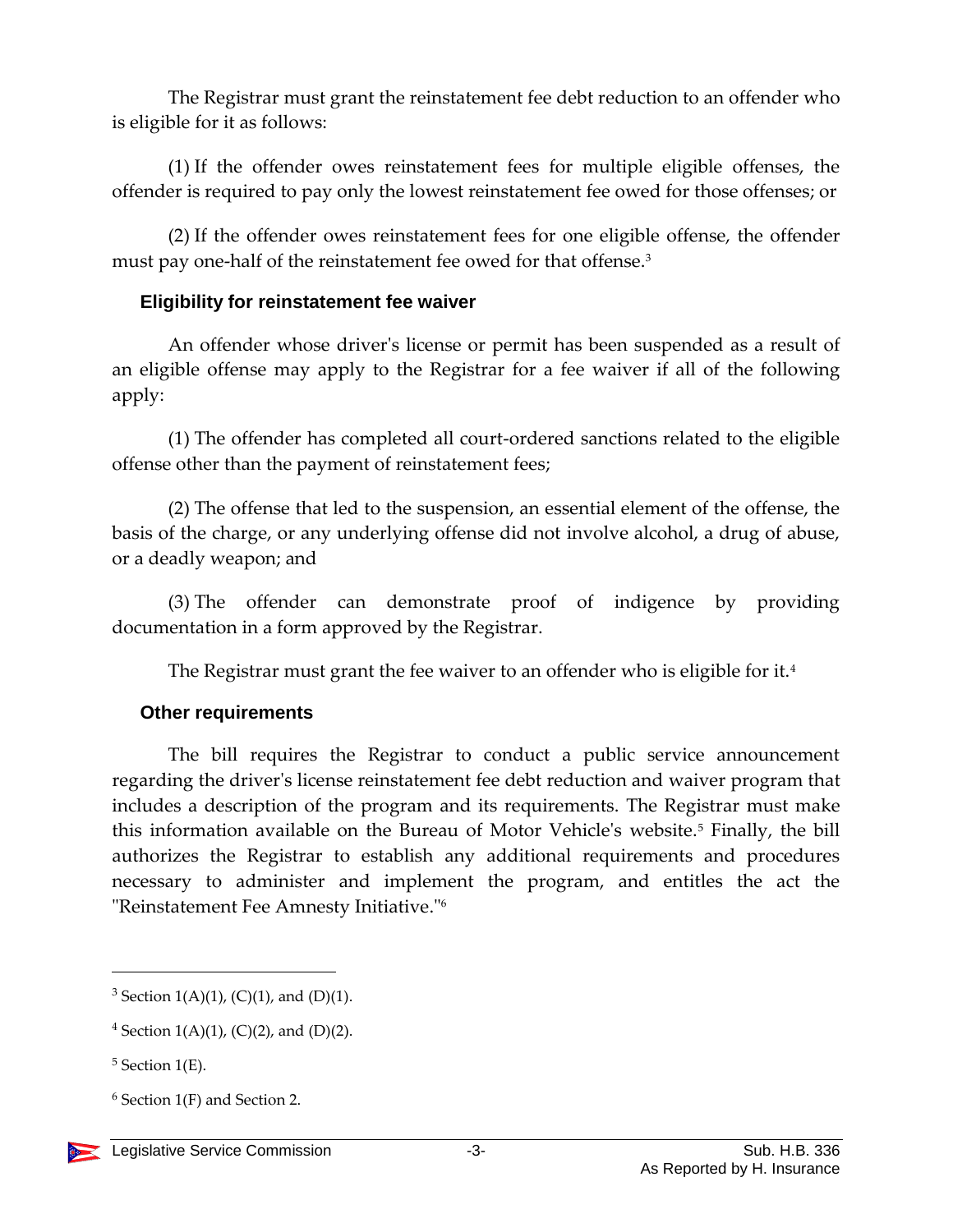#### **Eligible offenses**

Below is a list of the eligible offenses and a brief description of each offense:

- R.C. 2151.354, Unruly child.
- R.C. 2152.19, Delinquent child.
- R.C. 2152.21, Juvenile traffic offender.
- R.C. 2907.24, Solicitation with a motor vehicle.
- R.C. 2913.02, Theft of gasoline.
- R.C. 4507.20, Incompetence by examination.
- R.C. 4509.101, Operating vehicle without proof of insurance.
- R.C. 4509.17, Failure to pay security deposit or request a hearing after receiving notice from the Registrar regarding a motor vehicle accident.
- R.C. 4509.24, Default on a payment that was required by written agreement after a motor vehicle accident.
- R.C. 4509.40, Nonpayment of a judgment.
- R.C. 4510.037, Repeat traffic offender (12-point suspension).
- R.C. 4510.05, Violation of a municipal ordinance that is substantially similar to a statutory violation for which suspension may be imposed.
- R.C. 4510.06, Suspension under federal Assimilative Crimes Act.
- R.C. 4510.15, Reckless operation.
- R.C. 4510.22, Failure to appear or pay a fine related to specific vehiclerelated violations.
- R.C. 4510.23, If adjudicated incompetent.
- R.C. 4510.31, Commission of specified motor vehicle offenses under age 18.
- R.C. 4510.32, Habitual absence from school.
- R.C. 4511.203, Wrongful entrustment of a motor vehicle.